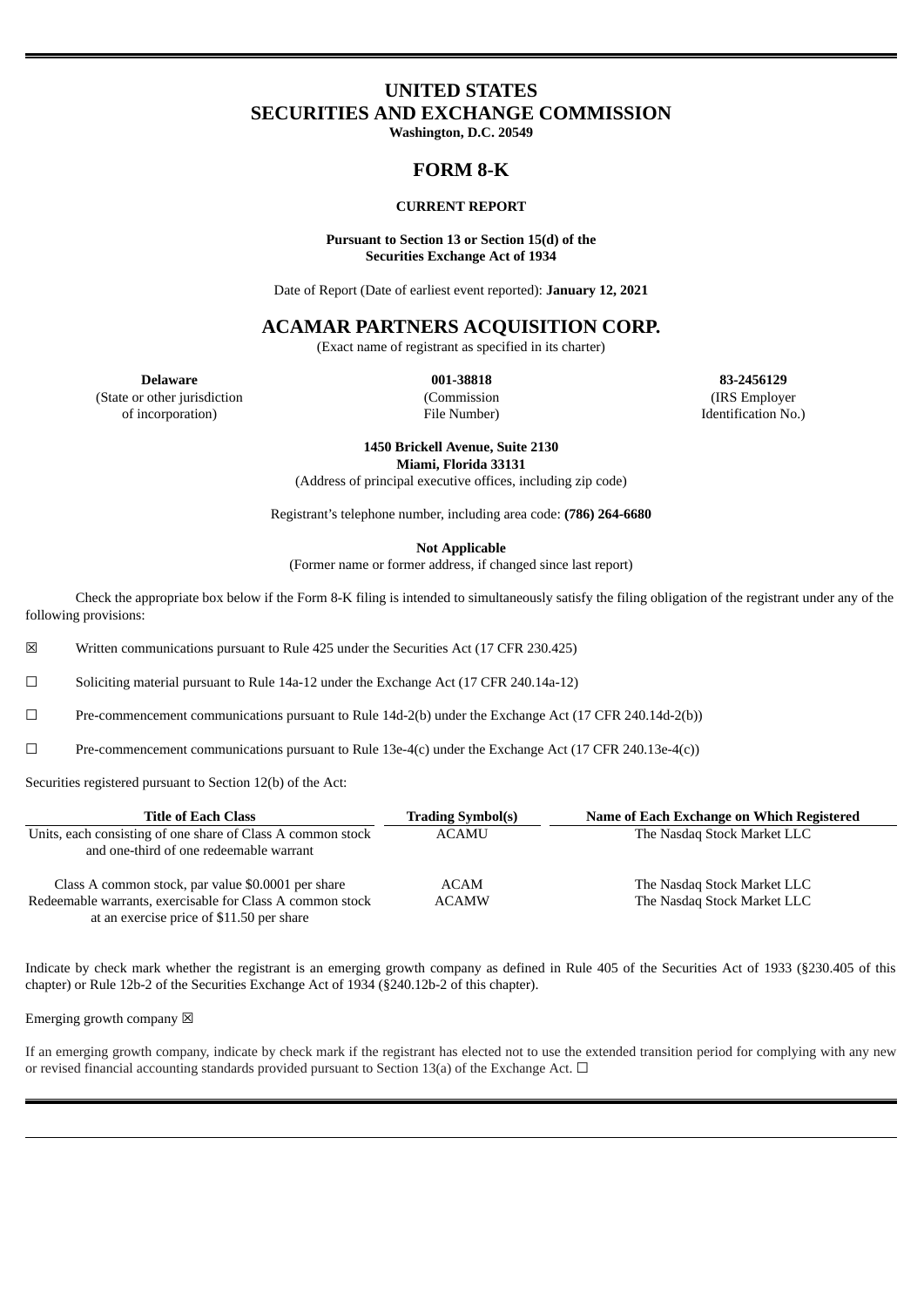#### **Item 8.01 Other Events.**

On October 29, 2020, Acamar Partners Acquisition Corp., a Delaware corporation (the "Company" or "Acamar Partners"), filed a registration statement on Form S-4 (File No. 333-249723) (as amended on December 16, 2020 and December 23, 2020, the "Registration Statement") in connection with the Company's proposed business combination with CarLotz, Inc., a Delaware corporation ("CarLotz") pursuant to that certain Agreement and Plan of Merger, dated as of October 21, 2020 (as amended on December 16, 2020, the "merger agreement", and the transactions contemplated therein, the "merger"), by and among the Company, Acamar Partners Sub, Inc., a Delaware corporation and a wholly owned subsidiary of the Company ("Merger Sub"), and CarLotz. On December 30, 2020, the Registration Statement was declared effective by the Securities and Exchange Commission (the "SEC") and the Company filed a Definitive Proxy Statement/Prospectus relating to the Company's special meeting in lieu of the 2020 annual meeting of stockholders scheduled to be held on January 20, 2021 (the "Definitive Proxy Statement/Prospectus") to, among other things, obtain the approvals required for the merger and the other transactions and ancillary agreements contemplated by the merger agreement.

Since the Registration Statement was declared effective, two putative stockholder lawsuits have been filed against the Company, certain of its officers and directors, Merger Sub and CarLotz in the Court of Chancery in the State of Delaware and the Supreme Court of the State of New York, County of New York, respectively, captioned Cody Laidlaw v. Acamar Partners Acquisition Corp. et al., C.A. No. 2021-0016-SG (Del. Ch.) and Marc Waterman v. Acamar *Partners Acquisition Corp. et al.*, Index No. 650148/2021 (N.Y. Sup. Ct., New York Cty.) (the "Legal Actions"). The Legal Actions allege that the members of the board of directors of the Company (the "Board") breached their fiduciary duties in connection with the merger by omitting material information with respect to the merger from the Definitive Proxy Statement/Prospectus, and that certain other defendants aided and abetted such breaches.

The defendants and the Board deny that they have violated any laws or breached any duties to the Company's stockholders and believe that the claims asserted in these lawsuits are without merit. The Company believes that the Definitive Proxy Statement/Prospectus contains all material information required to be disclosed and that no supplemental disclosure is required to the Definitive Proxy Statement/Prospectus under any applicable law, rule or regulation. Nevertheless, since the outcome of these lawsuits is uncertain, cannot be predicted with any certainty and may cause delays to the closing of the merger, and to eliminate the burden and expense of litigation, the Company has decided to make the following supplemental disclosures. Nothing in this Form 8-K shall be deemed an admission of the legal necessity or materiality under applicable laws of any of the disclosures set forth herein.

#### *SUPPLEMENT TO DEFINITIVE PROXY STATEMENT/PROSPECTUS*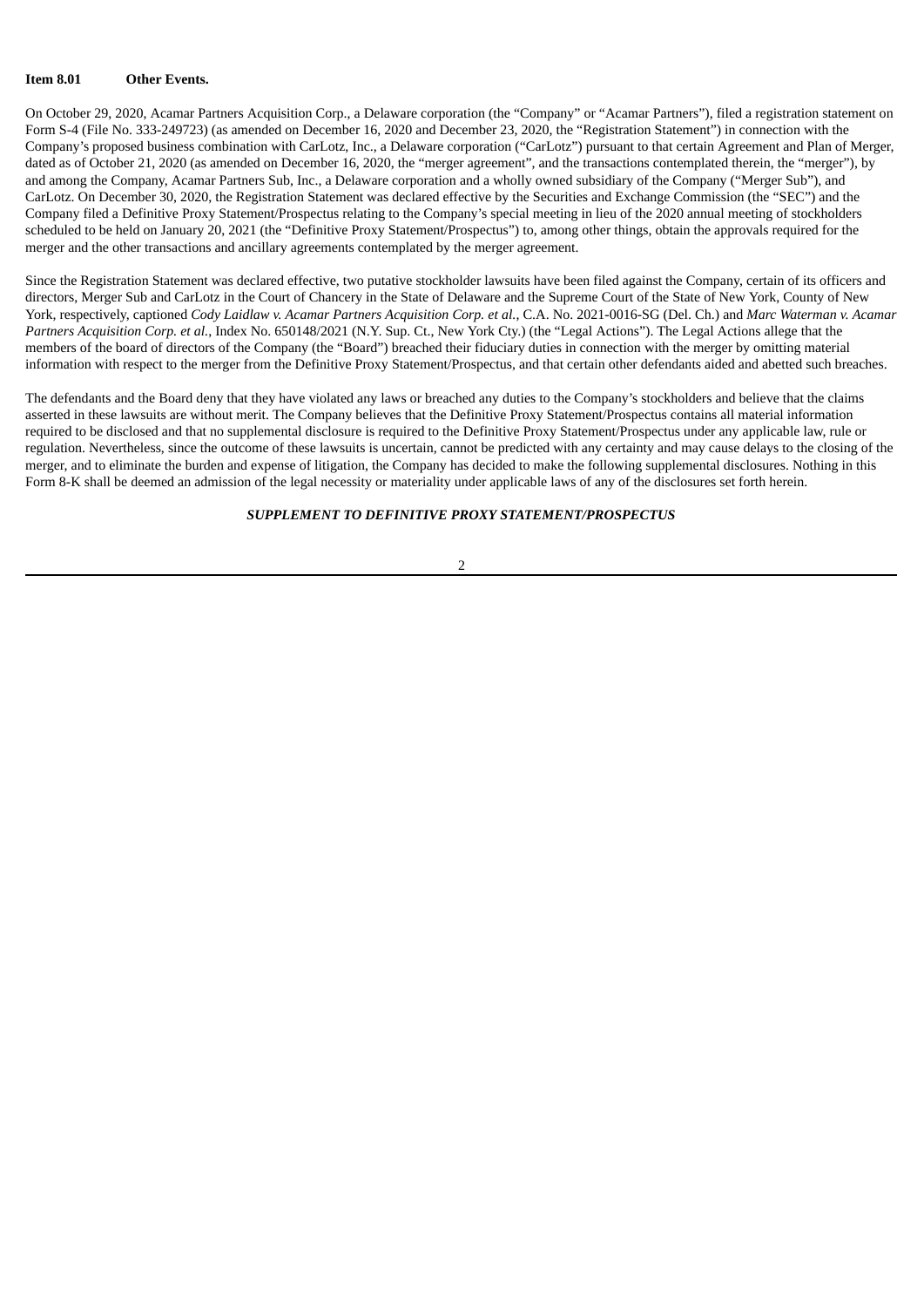This supplemental information should be read in conjunction with the Definitive Proxy Statement/Prospectus which should be read in its entirety. Page references in the below disclosures are to pages in the Definitive Proxy Statement/Prospectus, and defined terms used but not defined herein have the meanings set forth in the Definitive Proxy Statement/Prospectus. To the extent the following information differs from or conflicts with the information contained in the Definitive Proxy Statement/Prospectus, the information set forth below shall be deemed to supersede the respective information in the Definitive Proxy Statement/Prospectus. The Company denies any alleged violations of law or any legal or equitable duty. Without admitting in any way that the disclosures below are material or otherwise required by law, the Company makes the following supplemental disclosure solely for the purpose of *mooting any alleged disclosure issues asserted in the Legal Actions.*

### The following underlined language supplements the second paragraph of text on page 87 of the Definitive Proxy Statement/Prospectus under the **heading "The Merger—Background of the Merger:"**

Acamar Partners' team considered and evaluated over 300 opportunities across a wide variety of consumer and retail verticals (including, among others, travel retail, food and beverage, hospitality, luxury goods, consumer branded products, beauty, etc.), as well as some consumer related adjacent segments and B2B businesses. Acamar Partners entered into non-disclosure agreements and received and reviewed detailed information in relation to 50 potential acquisition targets, sent indicative proposals to more than ten of these targets and had several other discussions about a potential business combination with key stockholders and senior executives of eight of these companies. None of the non-disclosure agreements contained exclusivity provisions that limited Acamar Partners' consideration of other targets.

#### The following language supplements the text on page 88 of the Definitive Proxy Statement/Prospectus under the heading "The Merger-**Background of the Merger:"**

The following summarized financial analyses were prepared by Acamar Partners' management for purposes of providing information related to the valuation of CarLotz to the Acamar Partners Board and were not intended for public disclosure. The summary provided herein does not constitute an admission or representation by Acamar Partners, CarLotz, or any other person that this information is material. The summary is not provided to influence decisions regarding whether to vote for the merger or any other proposal. The summary should be evaluated, if at all, in conjunction with the historical financial statements and other information contained in the Definitive Proxy Statement/Prospectus. Such analyses, while presented with numerical specificity, reflect numerous assumptions with respect to company performance; industry performance; general business, economic, regulatory, market and financial conditions and other matters, many of which are difficult to predict, subject to significant economic and competitive uncertainties and beyond Acamar Partners' control. Multiple factors, including those described in the Definitive Proxy Statement/Prospectus could cause the analyses or the underlying assumptions to be inaccurate. As a result, there can be no assurance that the values reflected in the analyses will be realized or that actual results will not be significantly higher or lower than projected. Please reference the information provided under the heading "-Certain Financial Projections" below and under the heading "Risk Factors" beginning at page 31 of the Definitive Proxy Statement/Prospectus.

#### *Valuation Benchmarking\**

In its valuation benchmarking analysis, Acamar Partners analyzed the relative valuation multiples of the following publicly traded companies: Carvana, Vroom and Shift, which are the public peers that Acamar Partners considered most relevant (but multiples for other e-commerce companies, high growth internet retailers and auto dealers were also considered). Acamar Partners calculated various financial multiples for each company as summarized below:

|                      |                    |                     | <b>TEV / 2022E</b>       | <b>TEV / 2022E</b>       |
|----------------------|--------------------|---------------------|--------------------------|--------------------------|
|                      |                    |                     | <b>Revenue / 2020E –</b> | Gross profit / $2020E -$ |
|                      | <b>TEV / 2022E</b> | <b>TEV / 2022E</b>  | 2023E                    | 2023 E                   |
| Company              | <b>Revenue</b>     | <b>Gross Profit</b> | <b>Revenue CAGR</b>      | <b>Gross profit CAGR</b> |
| Carvana              | 4.06x              | 25.7x               | 10.42x                   | 55.2x                    |
| Vroom                | 1.42x              | 14.2x               | 2.16x                    | 13.5x                    |
| Shift <sup>(a)</sup> | 0.77x              | 6.2x                | 0.84x                    | 5.0x                     |
| Mean                 | 2.08x              | 15.4x               | 4.48x                    | 24.6x                    |
| <b>CarLotz</b>       | 0.88x              | 6.8x                | 0.60x                    | 4.1x                     |
|                      |                    |                     |                          |                          |

\*Note: These comparisons are for illustrative purposes and should not be relied upon as being necessarily indicative of future results. Market data as of September 22, 2020. CarLotz represents fully-distributed Total Enterprise Value ("TEV") of \$827 million.

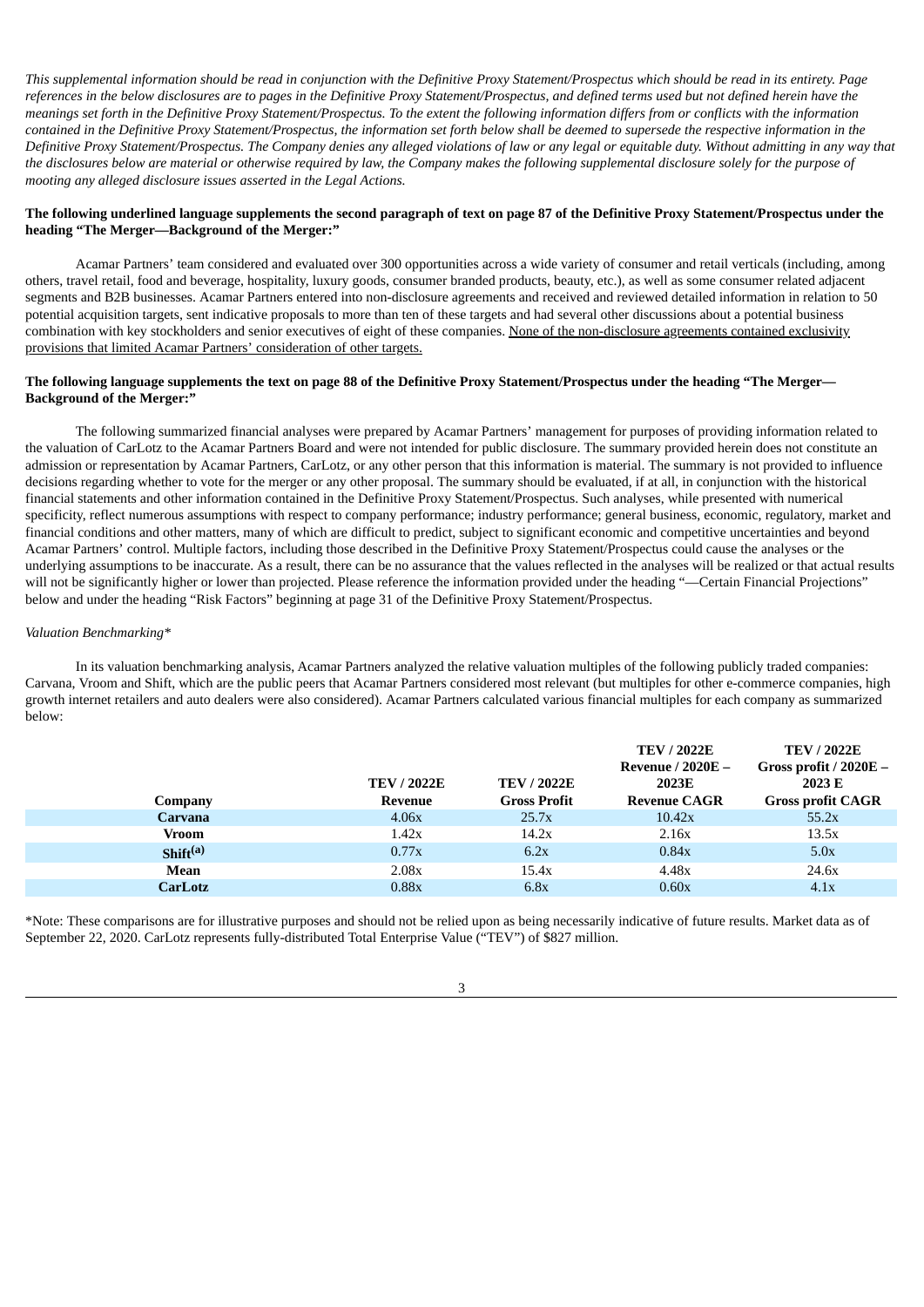(a) Shift 2019A-2022E financial information per Shift's September 2020 Investor Presentation. Shift's 2023E financial information estimated for purposes of this presentation assuming 2022-2023E revenue growth rate of 70.0%, 2023E gross profit margin of 14.0% and 2023E EBITDA margin of 2.5% based on estimated extrapolations to achieve the Long-Term Targets provided in Shift's September 2020 Investor Presentation. Assumes implied shares of 73.1 million from pro forma capitalization disclosed by Shift in its September 2020 Investor Presentation and share price of \$12.67 as of September 22, 2020.

Acamar Partners further analyzed CarLotz' expected growth and profitability in comparison to the above peer set:\*\*

| Company              | 2020E-<br>2023E<br>Revenue<br>$CAGR$ $(\%)$ | $2020E -$<br>2023E<br><b>Gross Profit</b><br>$CAGR$ $(\% )$ | $2020E - 2023E$<br>Avg. gross<br>margin $(\%)$ | 2023E Gross<br>profit margin<br>$(\%)$ | 2023E EBITDA<br>margin $(\%)$ | 2023E<br>$ROIC^{(b)}(\%)$ |
|----------------------|---------------------------------------------|-------------------------------------------------------------|------------------------------------------------|----------------------------------------|-------------------------------|---------------------------|
| Carvana              | 39.0%                                       | 46.5%                                                       | 15.1%                                          | 16.0%                                  | 4.3%                          | 12.6%                     |
| Vroom                | 65.5%                                       | 104.8%                                                      | 8.9%                                           | 10.8%                                  | 0.8%                          | 8.9%                      |
| Shift <sup>(a)</sup> | 91.7%                                       | 123.7%                                                      | 11.4%                                          | 14.0%                                  | 2.5%                          | 6.5%                      |
| Mean                 | 65.4%                                       | 91.7%                                                       | 11.8%                                          | 13.6%                                  | 2.5%                          | 6.7%                      |
| <b>CarLotz</b>       | 146.2%                                      | 166.9%                                                      | 12.5%                                          | 14.1%                                  | 5.5%                          | 18.8%                     |

\*\*Note: These comparisons are for illustrative purposes and should not be relied upon as being necessarily indicative of future results. Metrics that are considered non-GAAP financial measures such as EBITDA margin are presented on a non-GAAP basis without reconciliations of such forward-looking non-GAAP measures due to the inherent difficulty in forecasting and quantifying certain amounts that are necessary for such reconciliation. Market data as of September 22, 2020.

(a) Shift 2019A-2022E financial information per from Shift's September 2020 Investor Presentation. Shift 2023E financial information estimated for purposes of this presentation assuming 2022-2023E revenue growth rate of 70.0%, 2023E gross profit margin of 14.0% and 2023E EBITDA margin of 2.5% based on estimated extrapolations to achieve the Long-Term Targets provided in Shift's September 2020 Investor Presentation.

(b) Equal to 2023E after-tax EBIT (assuming 25.0% tax rate) divided by aggregate of book value of equity plus book value of minority interest plus book value of debt as of June 30, 2020, plus cumulative capital expenditures from June 30, 2020 – December 31, 2023. CarLotz and Shift financials pro forma for current contemplated respective transactions.

Acamar Partners notes that certain of the information summarized above was included in the investor presentation attached as Exhibit 99.1 to Form 8-K filed with the SEC on October 21, 2020 when the merger agreement was announced, and in updated investor presentations filed subsequently, such as the one filed most recently on January 11, 2021. Such filings are available at the website maintained by the SEC at http://www.sec.gov.

#### *Discounted Cash Flow Analysis*

Acamar Partners performed a discounted cash flow analysis based on the Projections. Acamar Partners analyzed the discounted present value of the projected unlevered free cash flows for the calendar years ending December 31, 2021 through 2025. Acamar Partners management calculated the terminal value using a perpetual growth methodology. Acamar Partners used the calendar year ending December 31, 2025 as the final year for the analyses and applied perpetual growth rates, selected in Acamar Partners' professional judgment and experience, ranging from 5.0% to 9.0%, to the projected unlevered free cash flows to calculate a terminal value. The terminal values and projected unlevered free cash flows were discounted using rates ranging from 14.5% to 18.5%, which reflected the weighted average after-tax cost of capital derived by application of the Capital Asset Pricing Model. Acamar Partners reviewed the ranges of present enterprise value from \$791.0 million to \$2,306.6 million derived in the discounted cash flow analyses and compared them to the \$827 million enterprise value implied by the merger consideration:

#### *Enterprise Value Sensitivity (\$ million)*

|             |         |         | <b>Terminal Growth</b> |         |         |
|-------------|---------|---------|------------------------|---------|---------|
| <b>WACC</b> | $5.0\%$ | $6.0\%$ | $7.0\%$                | $8.0\%$ | $9.0\%$ |
| 14.5%       | 1.302.1 | 1.464.6 | 1.670.4                | 1.939.6 | 2,306.6 |
| 15.5%       | 1,136.6 | 1.264.7 | 1.423.0                | 1,623.6 | 1,885.8 |
| 16.5%       | 1.000.6 | 1.103.8 | 1.228.7                | 1,383.0 | 1,578.4 |
| $17.5\%$    | 887.1   | 971.5   | 1,072.1                | 1,193.8 | 1,344.2 |
| 18.5%       | 791.0   | 861.1   | 943.5                  | 1,041.5 | 1.160.2 |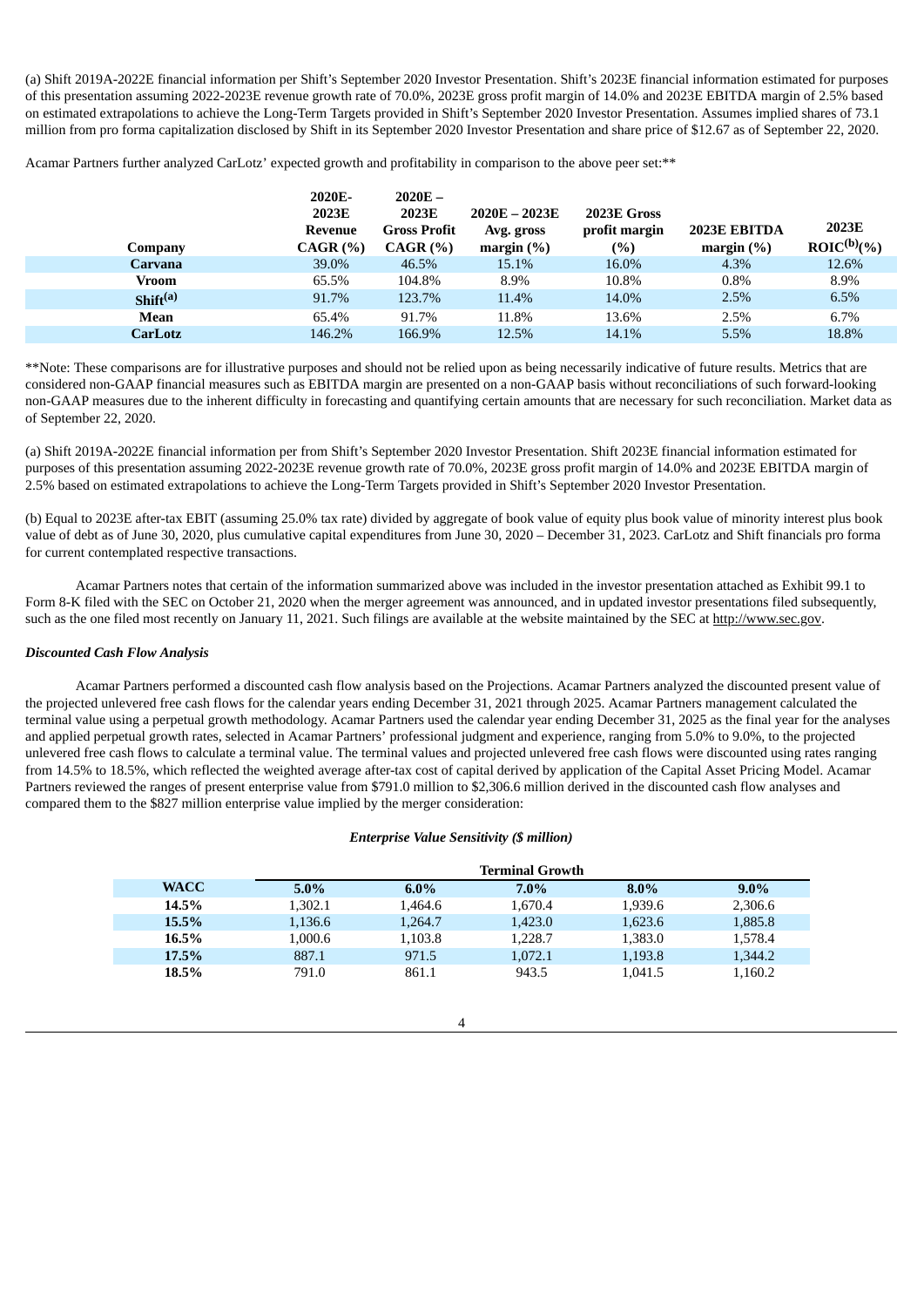#### *Enterprise Value / Revenue 2022E Sensitivity*

|             |         |         | <b>Terminal Growth</b> |         |         |
|-------------|---------|---------|------------------------|---------|---------|
| <b>WACC</b> | $5.0\%$ | $6.0\%$ | $7.0\%$                | $8.0\%$ | $9.0\%$ |
| 14.5%       | 1.4x    | 1.6x    | 1.8x                   | 2.1x    | 2.4x    |
| 15.5%       | 1.2x    | 1.3x    | 1.5x                   | 1.7x    | 2.0x    |
| 16.5%       | 1.1x    | 1.2x    | 1.3x                   | 1.5x    | 1.7x    |
| 17.5%       | 0.9x    | 1.0x    | 1.1x                   | 1.3x    | 1.4x    |
| 18.5%       | 0.8x    | 0.9x    | 1.0x                   | 1.1x    | 1.2x    |

Multiple factors, including those described in the Definitive Proxy Statement/Prospectus, could cause the analyses or the underlying assumptions to be inaccurate. As a result, there can be no assurance that the values reflected in the analyses will be realized or that actual results will not be significantly higher or lower than projected. Please reference the information provided under the heading "—Certain Financial Projections" below and under the heading "Risk Factors" beginning at page 31 of Definitive Proxy Statement/Prospectus.

#### The following underlined language supplements the fifth paragraph of text on page 89 of the Definitive Proxy Statement/Prospectus under the **heading "The Merger—Background of the Merger:"**

Later that day, Acamar Partners received a copy of CarLotz' financial model, a letter of intent draft prepared by Deutsche Bank and access to a virtual data room. Acamar Partners also requested Goldman Sachs & Co. LLC. ("Goldman Sachs") to start their conflicts check process on CarLotz in order to engage them as its financial and capital markets advisors. During the two-year period ended October 22, 2020, Goldman Sachs has recognized no compensation for financial advisory and underwriting services provided by its investment banking division to Carlotz, TRP or their respective affiliates (including, if applicable, any portfolio companies). Acamar Partners retained Goldman Sachs as its financial and capital markets advisor. In this capacity, representatives of Goldman Sachs provided Acamar Partners with financial advice and assistance, including assisting Acamar Partners in negotiating the financial aspects of the transactions contemplated in connection with the merger. Although Goldman Sachs generally acted as financial advisor to Acamar Partners, Goldman Sachs was not requested to provide, and it did not provide, to Acamar Partners, the holders of any Acamar Partners securities, creditors or other constituencies of Acamar Partners or CarLotz, or any other person (i) any opinion as to the fairness, from a financial point of view or otherwise, of the transactions contemplated by the merger agreement or in connection with the merger, (ii) any valuation of Acamar Partners or CarLotz for the purpose of assessing the fairness of the merger consideration to any person or (iii) any advice as to the underlying decision by Acamar Partners whether to approve the transactions contemplated by the merger agreement or in connection with the merger, or as to any other matter. At various times during the course of Goldman Sachs' engagement as financial advisor to Acamar Partners, representatives of Goldman Sachs discussed with Acamar Partners management various considerations with respect to the merger, which discussions included certain analyses prepared by representatives of Goldman Sachs. Certain analyses and information contained therein were prepared by Goldman Sachs based on requests from Acamar Partners management, discussions between Acamar Partners management and the representatives of Goldman Sachs regarding what analyses and information would be helpful to Acamar Partners at various points during the course of the transaction, and Goldman Sachs' professional judgment and experience, but not with a view towards those financial analyses supporting a fairness opinion. Certain analyses and information contained therein were included in materials sent to the Acamar Partners Board on October 17, 2020, described below.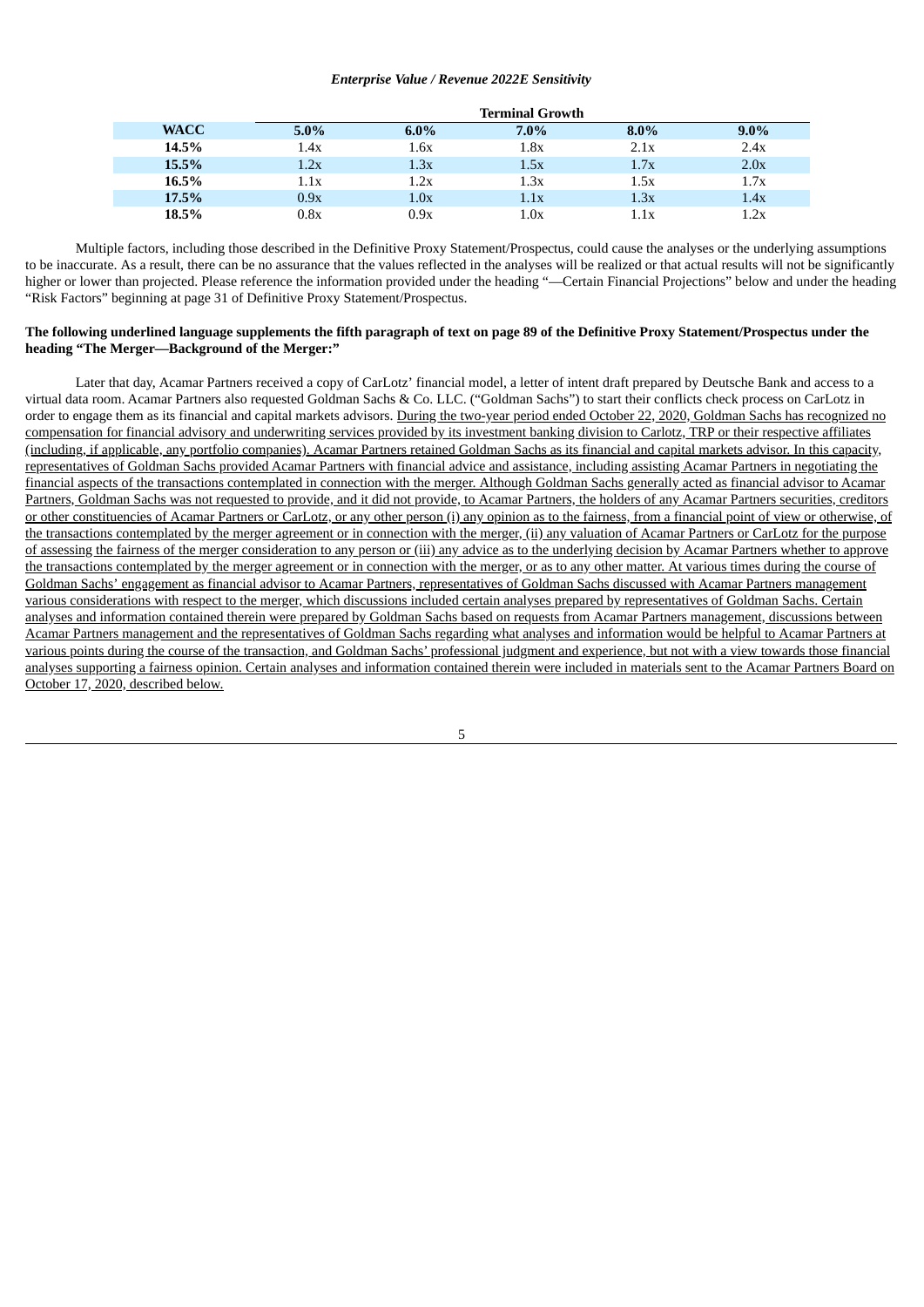## The following underlined language supplements the fourth full paragraph of text on page 90 of the Definitive Proxy Statement/Prospectus under **the heading "The Merger—Background of the Merger:"**

On September 11, 2020, based on the materials and information made available to Acamar Partners and its preliminary due diligence performed, and following a series of internal calls (including with Acamar Partners' board chairman, Mr. Torres) and meetings to discuss valuation and a proposed transaction structure. Acamar Partners presented to CarLotz a non-binding Letter of Intent (the "Acamar Partners LOI") proposing to combine with CarLotz for a fully-distributed enterprise value between \$650 million and \$700 million (depending on the mutual agreement of the parties), reflecting an enterprise value entry price for investors of \$713 million to \$763 million (equivalent to 0.75 to 0.81 times CarLotz' 2022 estimated revenue of \$945 million). The Acamar Partners LOI also provided for (i) a PIPE Investment in the amount of \$100 million to supplement Acamar Partners' cash in trust, (ii) an earn-out on 3.8 million of the Sponsor's promote shares and 7.5 million of the shares issuable to CarLotz' existing stockholders in the merger (with 50% of the earn-out shares to be released if the shares of New CarLotz common stock trade above \$12.50 for 20 trading days in any 30 consecutive trading days period and the remaining 50% to be released if the shares of New CarLotz common stock trade above \$15.00 for 20 trading days in any 30 consecutive trading days period) and (iii) an exclusivity in favor of Acamar Partners through October 5, 2020. The Acamar Partners LOI also proposed that the Sponsor would be entitled to nominate two directors (including one independent director) for New CarLotz so long as it holds 3% of the outstanding shares of the combined company, which was ultimately reflected in the New CarLotz Stockholders Agreement.

#### The following underlined language supplements the first full paragraph of text on page 96 of the Definitive Proxy Statement/Prospectus under the **heading "The Merger—Background of the Merger:"**

On October 17, 2020, Acamar Partners held a meeting of its board of directors. This meeting was attended by Messrs. de Sole, Skinner, Wong, Torres and Solorzano (Acamar Partners' directors) and Messrs. Duarte and Picaza. Prior to the meeting, the directors had been shared a document summarizing the key terms of the transaction, including the PIPE Investment and allocations, a summary of the key terms of the merger agreement, a summary of the due diligence done and key findings, a section identifying potential risk to the business and mitigants, a summary of CarLotz' financials and some analytics on the business and its performance, and a section containing a peer benchmarking and valuation views. This section included a valuation benchmarking analysis and discounted cash flow analysis prepared by Acamar Partners, which are described further below, and a comparison of selected companies, prepared by Goldman Sachs for Acamar Partners, which benchmarked certain financial metrics for CarLotz compared with other publicly traded companies, including Carvana, Vroom and Shift and selected other e-commerce companies, high growth internet retailers and auto dealers based on a variety of historical and forward-looking multiples such as sales, gross profit, earnings before interest, taxes, depreciation, and amortization ("EBITDA") and other financial measures based on current trading multiples. After discussing the opportunity and addressing various questions from the participants, the Acamar Partners board of directors unanimously resolved to (i) approve entering into the merger agreement and ancillary agreements, (ii) approve the transactions contained in the merger agreement, (iii) approve entering into the Sponsor Letter Agreement, (iv) approve entering into the Stockholder Letter Agreement, (v) approve the issuance of common stock related to the consideration under the merger agreement and (vi) authorize the officers of Acamar Partners to execute all necessary filings.

### The following supplemental section is provided in supplement to the above supplemental disclosures and should be read after the section headed "Recommendation of the Acamar Partners Board of Directors and Reasons for the Merger" on page 104 of the Definitive Proxy **Statement/Prospectus:**

#### **Certain Financial Projections**

As a private company, CarLotz does not, as a matter of course, make public projections as to future performance, revenues, earnings or other results of operations, and generally does not create forecasts for extended periods due to, among other things, the speculative nature of modeling and forecasting future performance, the inherent difficulty of predicting financial performance for future periods and the likelihood that the underlying assumptions and estimates may not be realized, or that actual results will not be significantly higher or lower than projected, particularly since such information by its nature becomes less reliable and subject to greater uncertainty with each successive year. However, in connection with CarLotz' evaluation of potential strategic alternatives and specifically the merger, CarLotz management prepared certain five-year financial forecasts which were provided to Acamar Partners in connection with the process leading to the merger. The financial forecasts provided below are based on figures provided by CarLotz to Acamar Partners as part of the merger due diligence which Acamar Partners used for its discounted cash flow analysis (the "Projections"). Acamar Partners used its own estimates for cost of capital and timing of the discounted cash flows, and calculated the free cash flow figures shown in the Projections disclosed below as EBITDA less capital expenditures (recurring and non-recurring), changes in working capital and estimated cash taxes of 26%: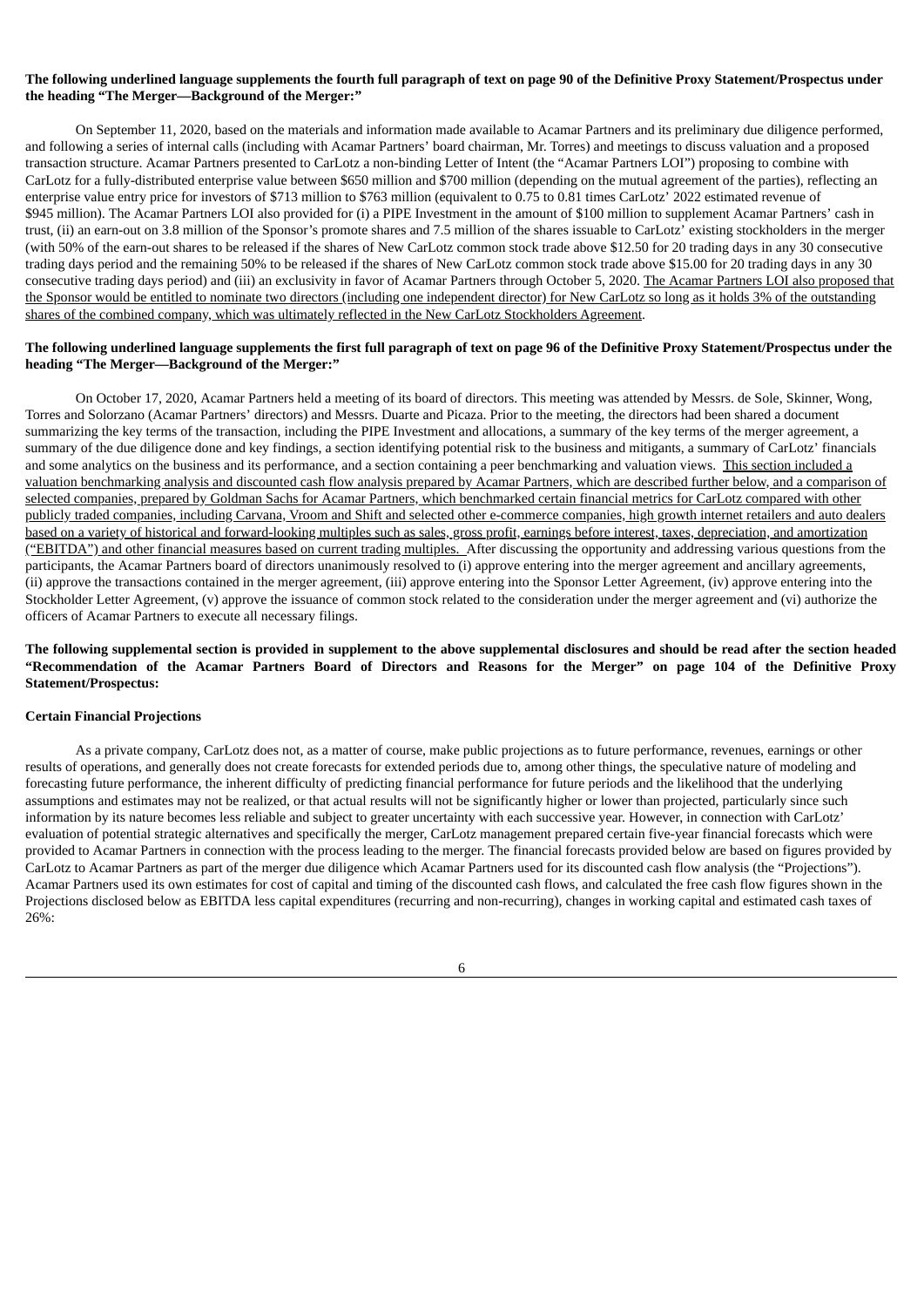| \$ Million | 2020  | 2021   | 2022   | 2023    | 2024    | 2025    |
|------------|-------|--------|--------|---------|---------|---------|
| Revenue    | .10.2 | 356.3  | 944.6  | 1.644.6 | 2.422.8 | 3,266.5 |
| EBITDA     | (2.6) | (44.9) | 10.1   | 90.4    | 191.9   | 318.0   |
| FCF        |       | 119.6) | (62.6) | 32.4    | 105.4   | 197.0   |

Note: These projections are for illustrative purposes and should not be relied upon as being necessarily indicative of future results. Non-GAAP financial measures such as EBITDA and FCF are presented on a non-GAAP basis without reconciliations of such forward-looking non-GAAP measures due to the inherent difficulty in forecasting and quantifying certain amounts that are necessary for such reconciliation.

The inclusion of the Projections does not constitute an admission or representation by CarLotz, Acamar Partners, or any other person that this information is material. CarLotz made no representation, in the merger agreement or otherwise, concerning the financial information it provided to Acamar Partners or any analyses Acamar Partners or others conducted with respect to such financial information. The summary of the Projections is not provided to influence Acamar Partners' stockholders' decisions regarding whether to vote for the merger or any other proposal. The Projections should be evaluated, if at all, in conjunction with the historical financial statements and other information contained in the Definitive Proxy Statement/Prospectus.

The Projections and the underlying assumptions upon which they were based are subjective in many respects, and subject to multiple interpretations attributable to the dynamics of CarLotz' industry and based on actual experience and business developments. The Projections, while presented with numerical specificity, reflect numerous assumptions with respect to CarLotz' performance; industry performance; general business, economic, regulatory, market and financial conditions and other matters, many of which are difficult to predict, subject to significant economic and competitive uncertainties and beyond CarLotz' control. Multiple factors, including those described in the Definitive Proxy Statement/Prospectus, could cause the Projections or the underlying assumptions to be inaccurate. As a result, there can be no assurance that the Projections will be realized or that actual results will not be significantly higher or lower than projected. Because the Projections cover multiple years, such information by its nature becomes less reliable and subject to greater uncertainty with each successive year. Modeling and forecasting future performance is a highly speculative endeavor. Since the Projections cover a long period of time, the Projections by their nature are unlikely to anticipate each circumstance that will have an effect on CarLotz. Accordingly, there can be no assurance that the Projections will be realized, and actual results may vary materially from those shown. Acamar Partners and CarLotz further caution investors not to rely on the Projections, and particularly on the 2024 and 2025 projections, which were not previously included in the investor presentations that the Company has filed with the SEC, described further below. There can be no assurance of the achievement of these results, and the Projections should not be relied on as such.

The Projections do not take into account any circumstances or events occurring after the date on which they were prepared, including the merger or the financial results ultimately obtained in fiscal year 2020. Economic business environments and government regulations can and do change quickly, which adds an additional significant level of uncertainty as to whether the results portrayed in the Projections will be achieved. As a result, the inclusion of the Projections in the Definitive Proxy Statement/Prospectus should not be regarded as an indication that the CarLotz board of directors, CarLotz or its management, Acamar Partners, Merger Sub or any other recipient of this information considered, or now considers, it to be an assurance of the achievement of future results or an accurate prediction of future results, and the Projections should not be relied on as such.

The Projections were not prepared with a view toward public disclosure or toward compliance with the published guidelines of the SEC regarding projections or U.S. GAAP, or the guidelines established by the American Institute of Certified Public Accountants with respect to prospective financial information. The Projections were prepared on a reasonable basis and in good faith based on the information available at the time of preparation. However, this information is not fact and should not be relied upon as necessarily indicative of actual future results, and readers are cautioned not to place undue reliance, if any, on the Projections.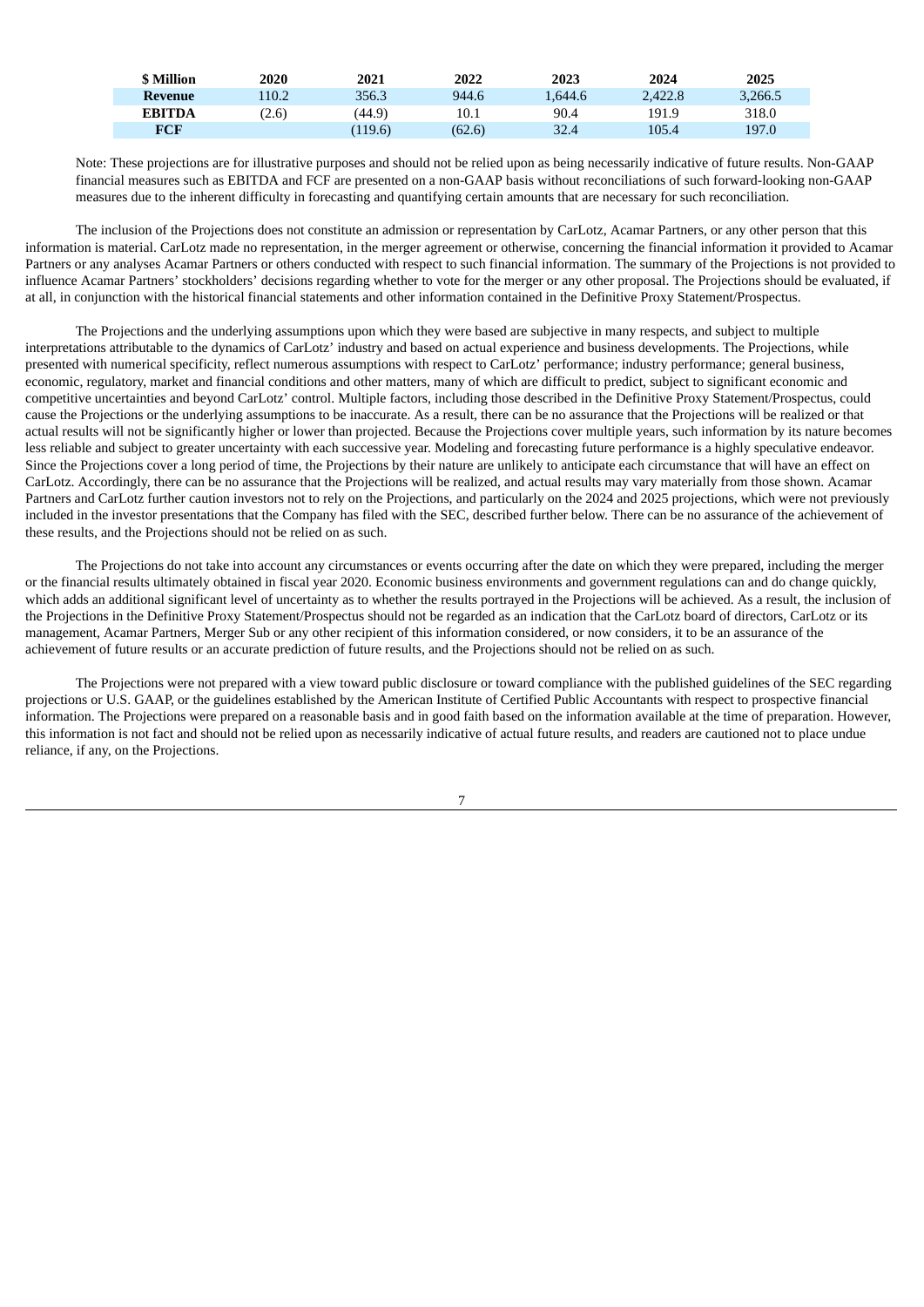The Projections assume the completion of the merger and assume that new funds from the merger and the PIPE Investment will be available to implement CarLotz' business plan and to support CarLotz' growth plan. The Projections also consider the expenses that may be incurred in connection with completing the merger and expenses relating to being a publicly listed company following the merger. The Projections do not take into account the effect on CarLotz of any possible failure of the merger to occur. The Projections do not attempt to predict or suggest future results following the merger. Multiple factors, including those described in the Definitive Proxy Statement/Prospectus, could cause the Projections or the underlying assumptions to be inaccurate. As a result, there can be no assurance that the values reflected in the Projections will be realized or that actual results will not be significantly higher or lower than projected. Please reference the information provided under the heading "—Certain Financial Projections" below and under the heading "Risk Factors" beginning at page 31 of Definitive Proxy Statement/Prospectus.

For the foregoing reasons, and considering that the Acamar Partners Special Meeting will be held several months after the Projections were prepared, as well as the uncertainties inherent in any forecasting information, readers are cautioned not to rely on the Projections set forth below. No one has made or makes any representation to any investor or stockholder regarding the information included in the Projections. Acamar Partners urges its stockholders to review its most recent SEC filings for a description of its and CarLotz' reported financial results.

In addition, the Projections have not been updated or revised to reflect information or results after the date they were prepared or as of the date of this communication and except as required by applicable securities laws, CarLotz and Acamar Partners do not intend to update or otherwise revise the Projections or the specific portions presented to reflect circumstances existing after the date when made or to reflect the occurrence of future events, even in the event that any or all of the underlying assumptions are shown to be no longer appropriate. Except as required by applicable securities laws, CarLotz and Acamar Partners do not intend to make publicly available any update or other revision to the Projections even in the event that any or all assumptions are shown to be no longer appropriate.

Acamar Partners notes that an updated version of certain financial projections prepared by CarLotz were included in the investor presentation attached as Exhibit 99.1 to Acamar Partners' Form 8-K filed with the SEC on October 21, 2020 when the merger agreement was announced, and in updated investor presentations filed subsequently, most recently on January 11, 2021. Such Form 8-K is available at the website maintained by the SEC at http://www.sec.gov.

#### The following language supplements the information provided under the heading "Legal Proceedings" on page 200 of the Definitive Proxy **Statement/Prospectus**

As of the date of this prospectus supplement, the Company is aware of two putative stockholder lawsuits that have been filed against the Company, certain of its officers and directors, Merger Sub and CarLotz in the Court of Chancery in the State of Delaware and the Supreme Court of the State of New York, County of New York, respectively, captioned *Cody Laidlaw v. Acamar Partners Acquisition Corp. et al.*, C.A. No. 2021-0016-SG (Del. Ch.) (the "*Laidlaw* Action"), and *Marc Waterman v. Acamar Partners Acquisition Corp. et al.*, No. 650148/2021 (N.Y. Sup. Ct., New York Cty.) (the "*Waterman* Action", and collectively, the "Legal Actions"). The Legal Actions allege that the Acamar Partners Board breached their fiduciary duties in connection with the merger by omitting material information with respect to the merger from the Definitive Proxy Statement/Prospectus, and that certain other defendants aided and abetted such breaches. The plaintiffs in these cases seek various forms of relief, including unspecified monetary damages, legal fees, and injunctive relief enjoining consummation of the merger.

On January 7, 2021, Plaintiff Laidlaw filed motions for preliminary injunction and expedited proceedings in the Delaware Court of Chancery. On January 8, 2021, Plaintiff Waterman informed the Company that he would also file a motion for preliminary injunction in the New York State Supreme Court, New York County.

The defendants and the Acamar Partners Board believe that the claims asserted in these lawsuits are without merit. Acamar Partners believes that the Definitive Proxy Statement/Prospectus contains all material information required to be disclosed. Nevertheless, since the outcome of these lawsuits is uncertain, cannot be predicted with any certainty and may cause delays to the closing of the merger, the Company has decided to make this supplemental disclosure.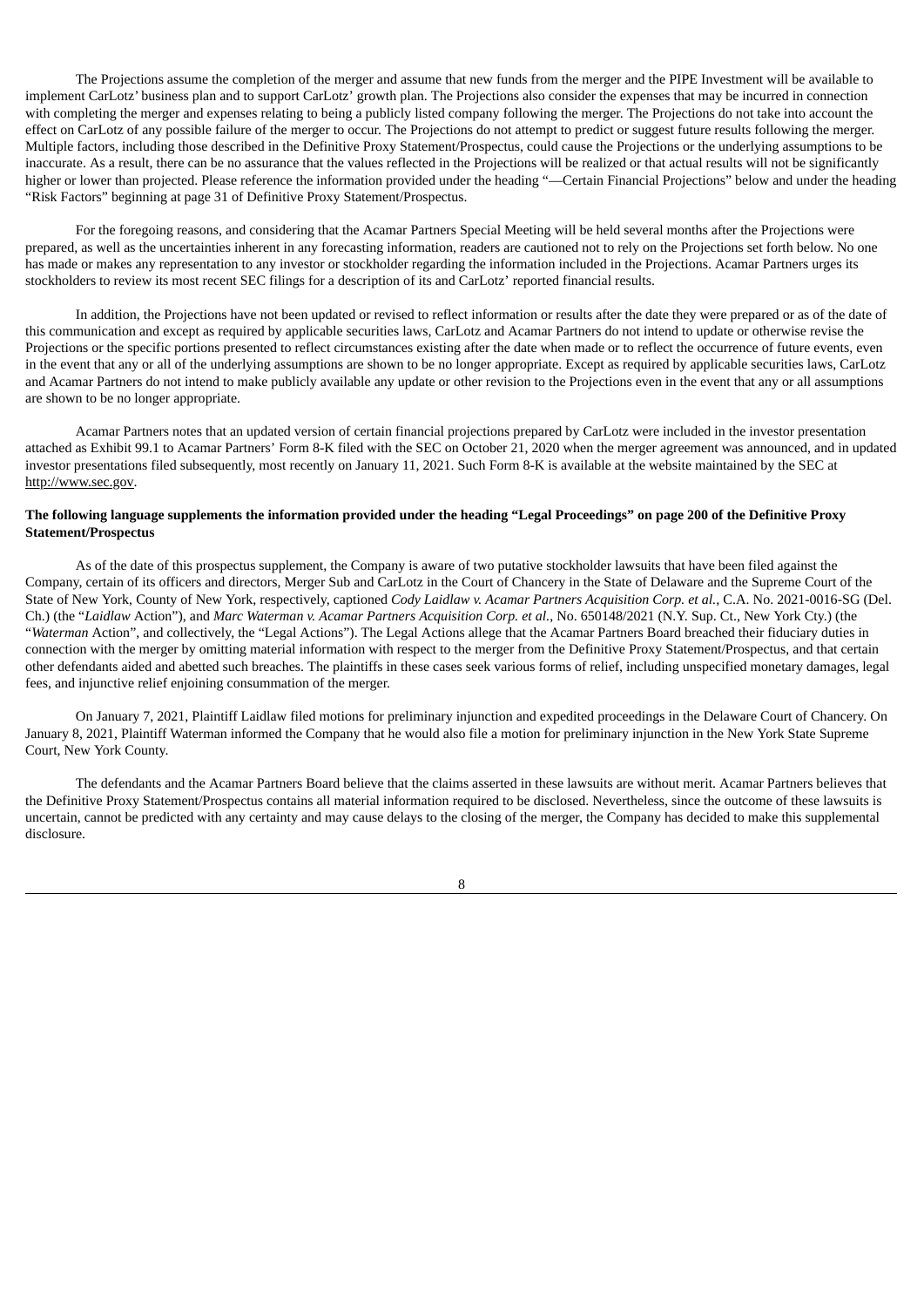#### **Important Additional Information and Where to Find It**

This communication is being made in respect of the proposed merger transaction involving Acamar Partners and CarLotz. Acamar Partners has filed a registration statement on Form S-4 with the Securities and Exchange Commission (the "SEC"), which includes a proxy statement of Acamar Partners, a prospectus of Acamar Partners and a consent solicitation statement of CarLotz. A Definitive Proxy Statement/Prospectus has been sent to the stockholders of Acamar Partners and CarLotz, as of the respective record dates with respect to the required stockholder approvals. Before making any voting or investment decision, investors and security holders of Acamar Partners and CarLotz are urged to carefully read the entire registration statement and Definitive Proxy Statement/Prospectus, and any other relevant documents filed with the SEC, as well as any amendments or supplements to these documents, because these documents contain important information about the proposed transaction. The documents filed by Acamar Partners with the SEC may be obtained free of charge at the SEC's website at www.sec.gov. In addition, the documents filed by Acamar Partners may be obtained free of charge from Acamar Partners at www.acamarpartners.com. Alternatively, these documents, when available, can be obtained free of charge from Acamar Partners upon written request to Acamar Partners Acquisition Corp., 1450 Brickell Avenue, Suite 2130, Miami, Florida 33131, or by calling 786-264-6680.

#### **Participants in the Solicitation**

Acamar Partners, CarLotz and certain of their respective directors and executive officers may be deemed to be participants in the solicitation of proxies from the stockholders of Acamar Partners in connection with the proposed merger. Information regarding Acamar Partners' directors and executive officers is contained in Acamar Partners' Annual Report on Form 10-K for the year ended December 31, 2019 filed with the SEC on March 27, 2020, and subsequent Form 8-K filed with the SEC on July 14, 2020, both of which are available at the SEC website at www.sec.gov.

Additional information regarding the interests of these participants and other persons who may be deemed to be participants in the solicitation may be obtained by reading the registration statement and the Definitive Proxy Statement/Prospectus and other relevant documents filed with the SEC. Free copies of these documents may be obtained as described in the preceding paragraph.

This communication does not constitute an offer to sell or the solicitation of an offer to buy any securities or a solicitation of any vote or approval, nor shall there be any sale of any securities in any state or jurisdiction in which such offer, solicitation or sale would be unlawful prior to registration or qualification under the securities laws of such other jurisdiction.

#### **Forward-Looking Statements**

This communication contains forward-looking statements within the meaning of the Private Securities Litigation Reform Act of 1995. Generally, forwardlooking statements include statements that are not historical facts, such as statements concerning possible or assumed future actions, business strategies, events or results of operations, including statements regarding Acamar Partners' and CarLotz' expectations, projections or predictions of future financial or business performance or conditions. Forward-looking statements may be preceded by, followed by or include the words "believes," "estimates," "expects," "projects," "forecasts," "may," "will," "should," "seeks," "plans," "scheduled," "anticipates" or "intends" or similar expressions and the negatives of those terms.

Forward-looking statements involve substantial risks, known and unknown uncertainties, assumptions and other factors that may cause actual events, results, achievements or performance to differ materially from future results expressed or implied by such forward-looking statements. Certain of these risks are identified and discussed in Acamar Partners' Form 10-K for the year ended December 31, 2019 under "Risk Factors" in Part I, Item 1A and in Acamar Partners' Form 10-Q for the quarterly period ended March 31, 2020, Form 10-Q for the quarterly period ended June 30, 2020 and Form 10-Q for the quarterly period ended September 30, 2020 under "Risk Factors" in Part II, Item 1A. These risk factors will be important to consider in determining future results and should be reviewed in their entirety.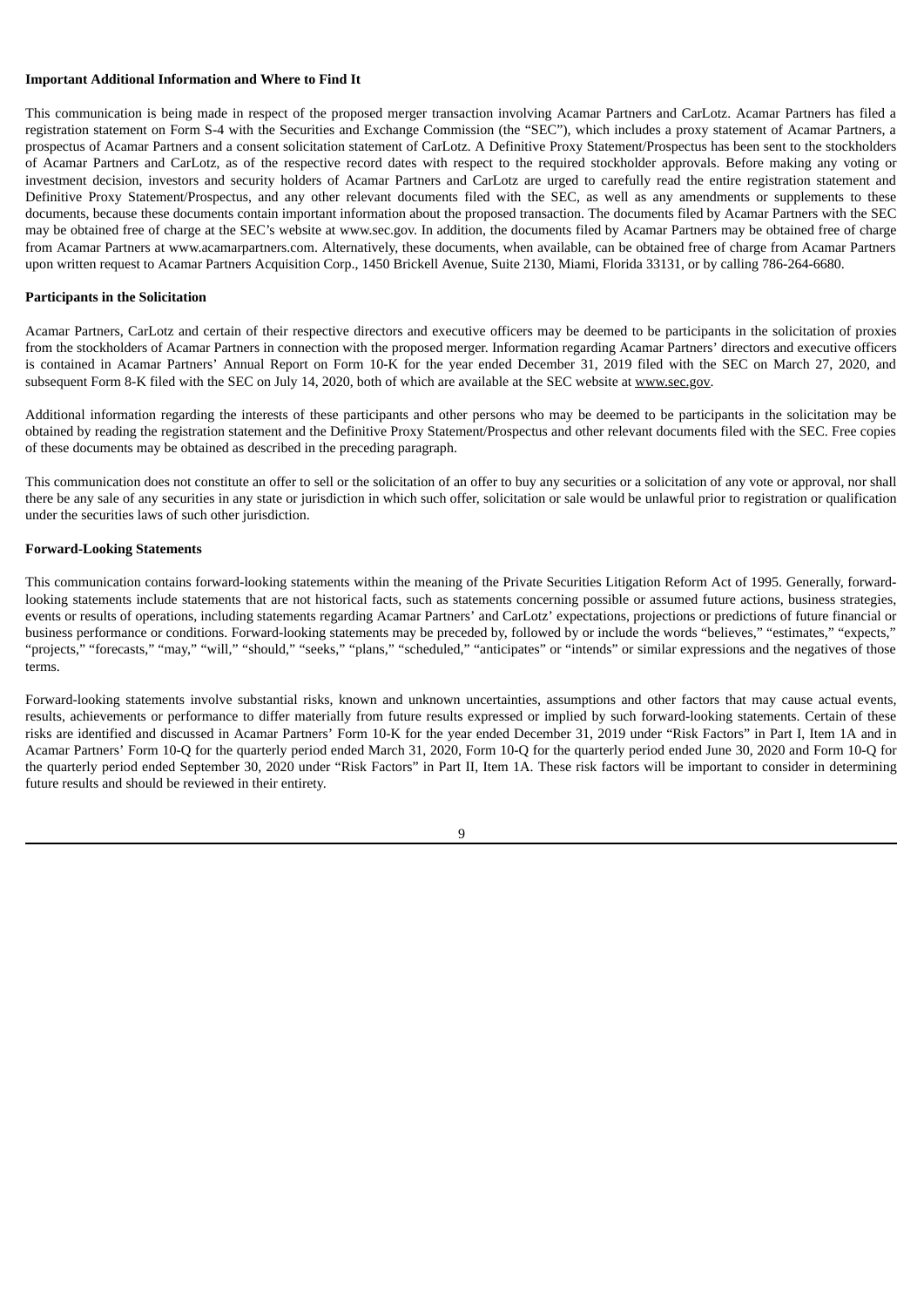In addition to risks previously disclosed in Acamar Partners' reports filed with the SEC and those identified elsewhere in this communication, the following factors, among others, could cause actual results to differ materially from forward-looking statements or historical performance: ability to meet the closing conditions to the merger, including approval by stockholders of Acamar Partners on the expected terms and schedule; delay in closing the merger; failure to realize the benefits expected from the proposed transaction; the effects of pending and future legislation; risks related to management's focus on the proposed transaction rather than on the ongoing business operations of CarLotz; business disruption following the transaction; risks related to Acamar Partners' or CarLotz' indebtedness; other consequences associated with mergers, acquisitions and legislative and regulatory actions and reforms; risks of the automotive and used vehicle industries; the potential impact of COVID-19 on the used vehicle industry and on the CarLotz business; litigation, complaints, product liability claims or adverse publicity; the impact of changes in consumer spending patterns, consumer preferences, local, regional and national economic conditions, crime, weather, demographic trends and employee availability; new entrants in the consignment-to-retail used vehicle business; technological disruptions, privacy or data breaches, the loss of data or cyberattacks; and the ability to compete successfully with new and existing market participants.

The foregoing review of important factors should not be construed as exhaustive and should be read in conjunction with the other cautionary statements that are included herein and elsewhere, including the risk factors included in the Definitive Proxy Statement/Prospectus and Acamar Partners' most recent reports on Form 10-K, Form 10-Q, and Form 8-K and other documents on file with the SEC. Investors should not place undue reliance on these forwardlooking statements.

Any financial projections in this communication are forward-looking statements that are based on assumptions that are inherently subject to significant uncertainties and contingencies, many of which are beyond Acamar Partners' and CarLotz' control. While all projections are necessarily speculative, Acamar Partners and CarLotz believe that the preparation of prospective financial information involves increasingly higher levels of uncertainty the further out the projection extends from the date of preparation. The assumptions and estimates underlying the projected results are inherently uncertain and are subject to a wide variety of significant business, economic and competitive risks and uncertainties that could cause actual results to differ materially from those contained in the projections. The inclusion of projections in this communication should not be regarded as an indication that Acamar Partners and CarLotz, or their representatives, considered or consider the projections to be a reliable prediction of future events.

Forward-looking statements speak only as of the date they are made, and Acamar Partners and CarLotz are under no obligation, and expressly disclaim any obligation, to update, alter or otherwise revise any forward-looking statement, whether as a result of new information, future events or otherwise, except as required by law. Readers should carefully review the statements set forth in the reports that Acamar Partners has filed or will file from time to time with the SEC. Forward-looking statements are expressed in good faith, and Acamar Partners and CarLotz believe there is a reasonable basis for them. However, there can be no assurance that the events, results or trends identified in these forward-looking statements will occur or be achieved.

Annualized, pro forma, projected and estimated numbers are used for illustrative purpose only, are not forecasts and may not reflect actual results.

This communication is not intended to be all-inclusive or to contain all the information that a person may desire in considering an investment in Acamar Partners and is not intended to form the basis of an investment decision in Acamar Partners. All subsequent written and oral forward-looking statements concerning Acamar Partners and CarLotz, the proposed transaction or other matters and attributable to Acamar Partners and CarLotz or any person acting on their behalf are expressly qualified in their entirety by the cautionary statements above.

#### **Disclaimer**

This communication shall neither constitute an offer to sell or the solicitation of an offer to buy any securities, nor shall there be any sale of securities in any jurisdiction in which the offer, solicitation or sale would be unlawful prior to the registration or qualification under the securities laws of any such jurisdiction